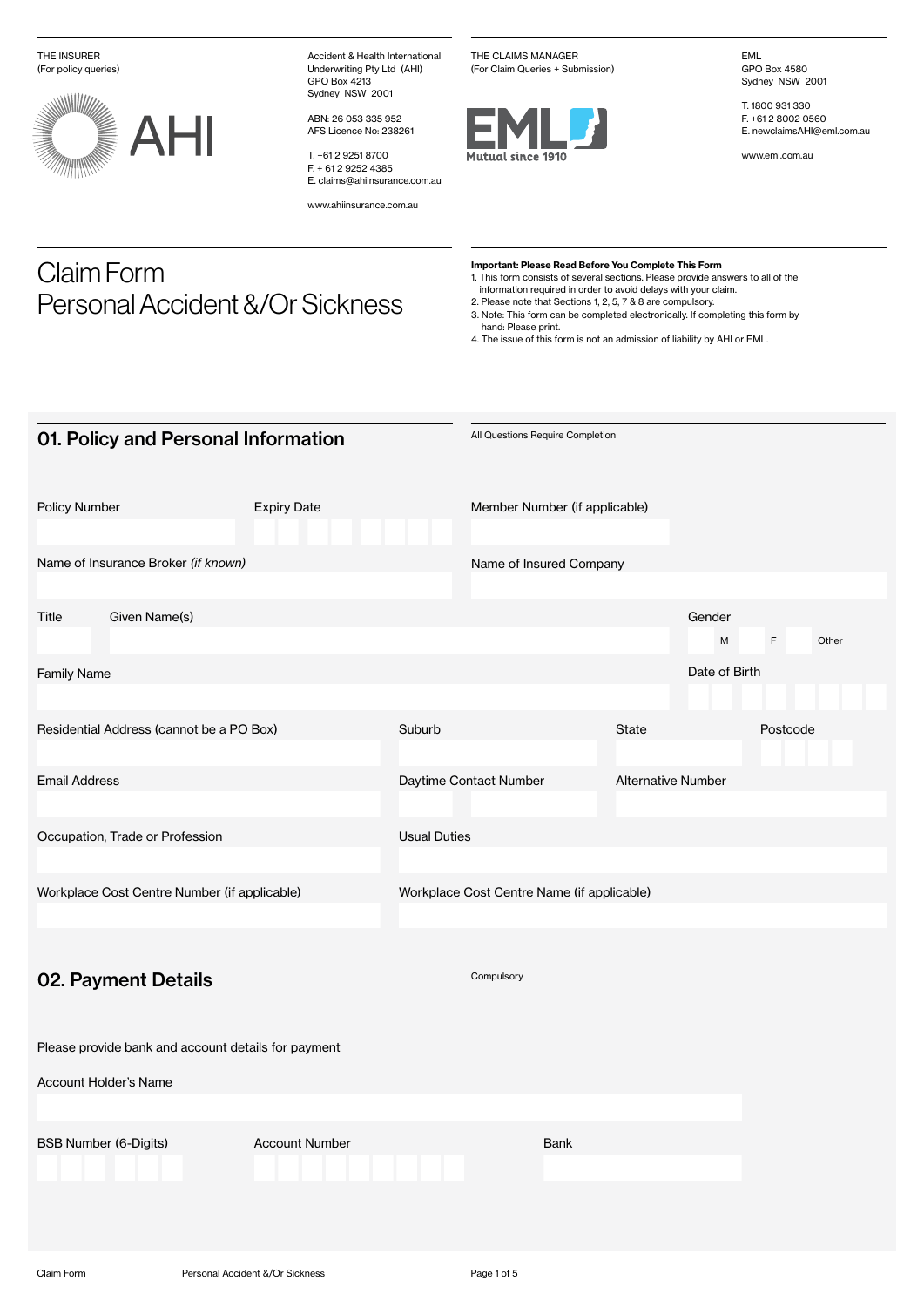| 03. Details of Accident                                                                                                                      |      |         |                              | Complete If As A Result Of An Accident |  |
|----------------------------------------------------------------------------------------------------------------------------------------------|------|---------|------------------------------|----------------------------------------|--|
| Date of Accident                                                                                                                             | Time | AM / PM |                              |                                        |  |
| Address where accident occurred                                                                                                              |      |         |                              |                                        |  |
|                                                                                                                                              |      |         |                              |                                        |  |
| Were there any witnesses to the accident?                                                                                                    |      | Yes     | $\operatorname{\mathsf{No}}$ |                                        |  |
| Witness Name                                                                                                                                 |      |         |                              |                                        |  |
| <b>Witness Address</b>                                                                                                                       |      |         |                              |                                        |  |
|                                                                                                                                              |      |         |                              |                                        |  |
| Please describe how the accident / injury occurred                                                                                           |      |         |                              |                                        |  |
|                                                                                                                                              |      |         |                              |                                        |  |
| What were the injuries?                                                                                                                      |      |         |                              |                                        |  |
|                                                                                                                                              |      |         |                              |                                        |  |
| Have you previously been treated for any serious injury?                                                                                     |      | Yes     | No                           |                                        |  |
| If Yes, please give details                                                                                                                  |      |         |                              |                                        |  |
|                                                                                                                                              |      |         |                              |                                        |  |
| Give details of any previous claim made for any previous injury against any insurance company (please attach separate sheet if insufficient) |      |         |                              |                                        |  |
|                                                                                                                                              |      |         |                              |                                        |  |
|                                                                                                                                              |      |         |                              |                                        |  |
| 04. To Be Completed If Disability Is as a<br><b>Result of an Illness / Sickness</b>                                                          |      |         |                              |                                        |  |
| The nature of illness                                                                                                                        |      |         |                              |                                        |  |
| When did the Illness begin?                                                                                                                  |      |         |                              |                                        |  |
| Have you had this complaint before?                                                                                                          | Yes  | No      |                              |                                        |  |
| If Yes, how long were you disabled?                                                                                                          | Days |         | Months                       | Years                                  |  |
|                                                                                                                                              |      |         |                              |                                        |  |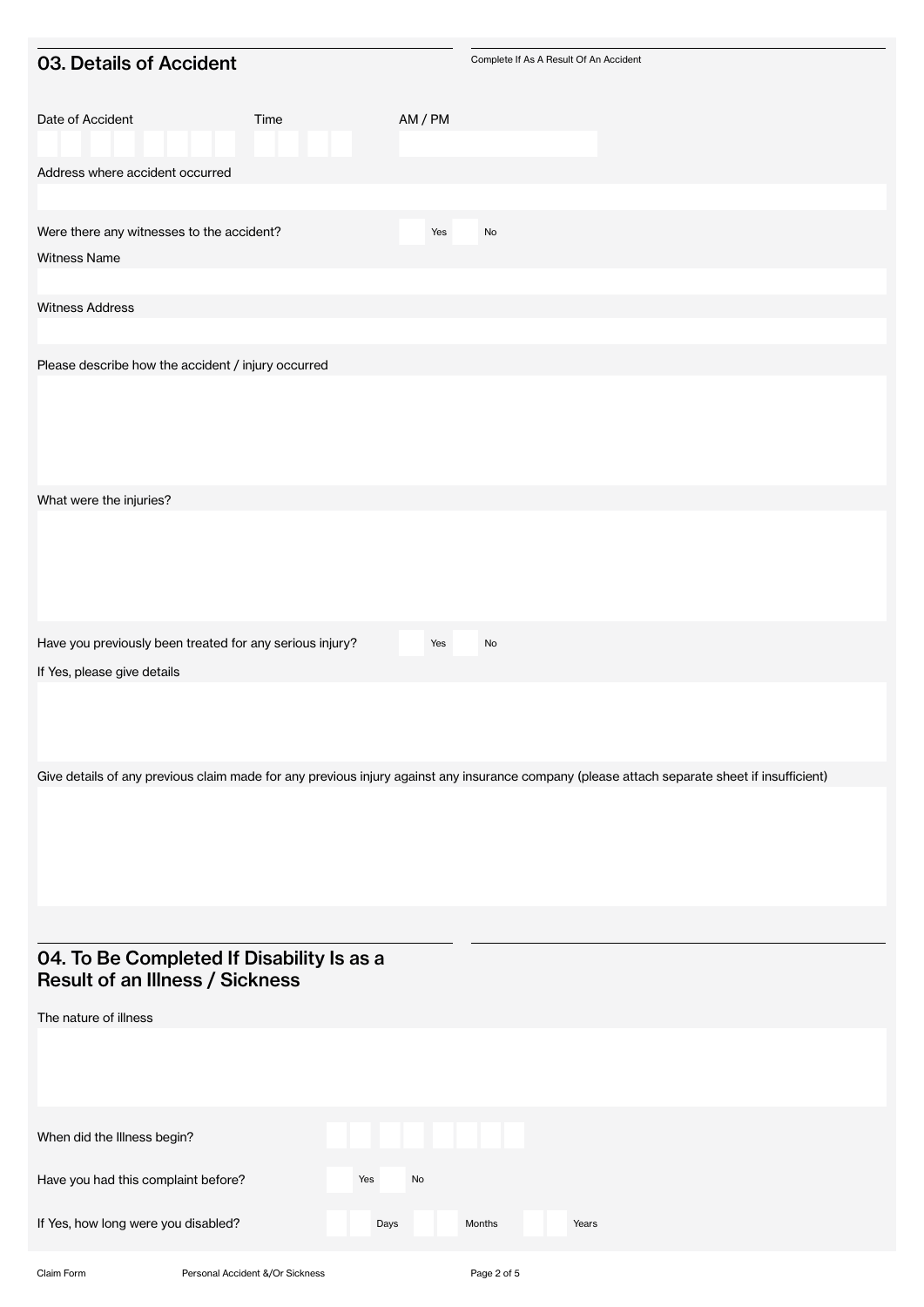## 05. Treatment

Compulsory

| Was hospital treatment required?                                                                                                                        |     |    | Yes     | No                           |                                                         |         |  |                         |  |  |  |  |
|---------------------------------------------------------------------------------------------------------------------------------------------------------|-----|----|---------|------------------------------|---------------------------------------------------------|---------|--|-------------------------|--|--|--|--|
| If Yes, please complete the following regarding your Hospital Stay (please attach separate sheet if insufficient space)                                 |     |    |         |                              |                                                         |         |  |                         |  |  |  |  |
| From                                                                                                                                                    | To  |    |         |                              | <b>Hospital Name</b>                                    |         |  | <b>Hospital Address</b> |  |  |  |  |
|                                                                                                                                                         |     |    |         |                              |                                                         |         |  |                         |  |  |  |  |
|                                                                                                                                                         |     |    |         |                              |                                                         |         |  |                         |  |  |  |  |
| Give details of all attending physicians (please attach separate sheet if insufficient space)                                                           |     |    |         |                              |                                                         |         |  |                         |  |  |  |  |
| Doctors Name                                                                                                                                            |     |    | Address |                              |                                                         |         |  | <b>Telephone Number</b> |  |  |  |  |
|                                                                                                                                                         |     |    |         |                              |                                                         |         |  |                         |  |  |  |  |
|                                                                                                                                                         |     |    |         |                              |                                                         |         |  |                         |  |  |  |  |
| When did you stop work?                                                                                                                                 |     |    |         | Time                         |                                                         | AM / PM |  |                         |  |  |  |  |
|                                                                                                                                                         |     |    |         |                              |                                                         |         |  |                         |  |  |  |  |
| When did you first obtain treatment from doctor?                                                                                                        |     |    |         | Time                         |                                                         | AM / PM |  |                         |  |  |  |  |
|                                                                                                                                                         |     |    |         |                              |                                                         |         |  |                         |  |  |  |  |
| Name of Doctor                                                                                                                                          |     |    |         | Address                      |                                                         |         |  |                         |  |  |  |  |
|                                                                                                                                                         |     |    |         |                              |                                                         |         |  |                         |  |  |  |  |
| Is this doctor still treating you for the injury / illness?                                                                                             |     |    |         |                              | Yes                                                     | No      |  |                         |  |  |  |  |
|                                                                                                                                                         |     |    |         |                              |                                                         |         |  |                         |  |  |  |  |
| Is this doctor your regular doctor? (If No, please give details)                                                                                        |     |    |         |                              | Yes                                                     | No      |  |                         |  |  |  |  |
| Name of Regular Doctor                                                                                                                                  |     |    |         | Address                      |                                                         |         |  |                         |  |  |  |  |
|                                                                                                                                                         |     |    |         |                              |                                                         |         |  |                         |  |  |  |  |
| Is there any condition (past or present) affecting your current disability?                                                                             |     |    |         |                              | Yes                                                     | No      |  |                         |  |  |  |  |
| If Yes, please give details                                                                                                                             |     |    |         |                              |                                                         |         |  |                         |  |  |  |  |
|                                                                                                                                                         |     |    |         |                              |                                                         |         |  |                         |  |  |  |  |
| Are you now:                                                                                                                                            |     |    |         |                              |                                                         |         |  |                         |  |  |  |  |
| Recovered                                                                                                                                               | Yes | No |         | When did you return to work? |                                                         |         |  |                         |  |  |  |  |
| <b>Partially Disabled</b>                                                                                                                               | Yes | No |         |                              | When did you return to work undertaking partial duties? |         |  |                         |  |  |  |  |
|                                                                                                                                                         |     |    |         |                              |                                                         |         |  |                         |  |  |  |  |
| <b>Totally Disabled</b>                                                                                                                                 | Yes | No |         |                              | When do you expect to return to work?                   |         |  |                         |  |  |  |  |
| Have you made, or will you make, a claim for benefits under any Workers'<br>No<br>Yes<br>Compensation Act or Transportation Act because of this injury? |     |    |         |                              |                                                         |         |  |                         |  |  |  |  |

If Yes, please give details

|                                | Claim Number (if known) | Name | Address |
|--------------------------------|-------------------------|------|---------|
| Employer                       |                         |      |         |
| Workers Comp/Transport Insurer |                         |      |         |

Are you entitled to claim benefits for this Injury / Illness from other Insurers, Persons, Company, Health Fund, Friendly Society or Government?

Yes No

If Yes, please give details

| Name | Address |
|------|---------|
|      |         |
|      |         |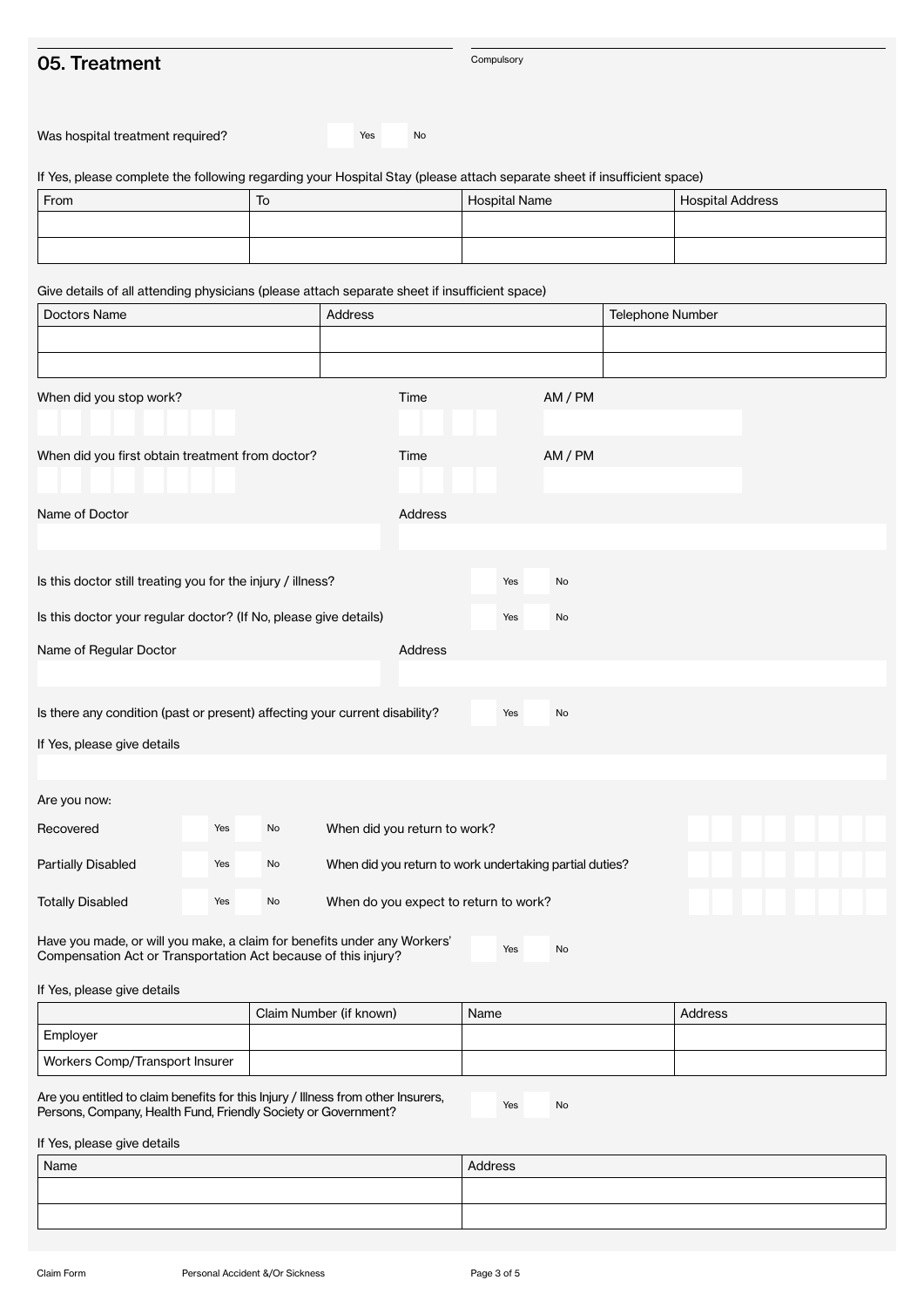## 06. To Be Completed Only If Claiming for Loss of Income

We are unable to process benefit payments without confirmation of income

| 1. If self employed please indicate by ticking the box                                                                                                                                                                                                                                                                                                                                                                                                                                                                                                                                                                                                                                                                                                                                                                                                                                                                                                                                                                                                                                                                      | Confirmation of earnings MUST be submitted with claim form<br>(i.e. Income Tax Return & Profit/Loss Statement)                                                                                                                                                                                                                                                                                       |
|-----------------------------------------------------------------------------------------------------------------------------------------------------------------------------------------------------------------------------------------------------------------------------------------------------------------------------------------------------------------------------------------------------------------------------------------------------------------------------------------------------------------------------------------------------------------------------------------------------------------------------------------------------------------------------------------------------------------------------------------------------------------------------------------------------------------------------------------------------------------------------------------------------------------------------------------------------------------------------------------------------------------------------------------------------------------------------------------------------------------------------|------------------------------------------------------------------------------------------------------------------------------------------------------------------------------------------------------------------------------------------------------------------------------------------------------------------------------------------------------------------------------------------------------|
| 2. If employed as a wage earner the following is to be completed by your employer (or attach pay slip).                                                                                                                                                                                                                                                                                                                                                                                                                                                                                                                                                                                                                                                                                                                                                                                                                                                                                                                                                                                                                     |                                                                                                                                                                                                                                                                                                                                                                                                      |
| I hereby certify that                                                                                                                                                                                                                                                                                                                                                                                                                                                                                                                                                                                                                                                                                                                                                                                                                                                                                                                                                                                                                                                                                                       | has been unable to attend his/her usual occupation with the company as a result of an                                                                                                                                                                                                                                                                                                                |
| Injury / Illness suffered whilst                                                                                                                                                                                                                                                                                                                                                                                                                                                                                                                                                                                                                                                                                                                                                                                                                                                                                                                                                                                                                                                                                            | on the                                                                                                                                                                                                                                                                                                                                                                                               |
| He/She has been incapacitated since                                                                                                                                                                                                                                                                                                                                                                                                                                                                                                                                                                                                                                                                                                                                                                                                                                                                                                                                                                                                                                                                                         | and is expected to/did resume duties on                                                                                                                                                                                                                                                                                                                                                              |
| His/Her Gross Salary, exclusive of bonuses, commission, allowances etc. at the Date of Injury was                                                                                                                                                                                                                                                                                                                                                                                                                                                                                                                                                                                                                                                                                                                                                                                                                                                                                                                                                                                                                           | \$<br>per week                                                                                                                                                                                                                                                                                                                                                                                       |
| During the period of incapacity he/she received \$                                                                                                                                                                                                                                                                                                                                                                                                                                                                                                                                                                                                                                                                                                                                                                                                                                                                                                                                                                                                                                                                          | from<br>to                                                                                                                                                                                                                                                                                                                                                                                           |
| Please specify type of pay                                                                                                                                                                                                                                                                                                                                                                                                                                                                                                                                                                                                                                                                                                                                                                                                                                                                                                                                                                                                                                                                                                  |                                                                                                                                                                                                                                                                                                                                                                                                      |
| (If there is insufficient room to specify pay types, please provide pay history copies or print-outs)                                                                                                                                                                                                                                                                                                                                                                                                                                                                                                                                                                                                                                                                                                                                                                                                                                                                                                                                                                                                                       |                                                                                                                                                                                                                                                                                                                                                                                                      |
| Name of Company                                                                                                                                                                                                                                                                                                                                                                                                                                                                                                                                                                                                                                                                                                                                                                                                                                                                                                                                                                                                                                                                                                             | Has been employed since                                                                                                                                                                                                                                                                                                                                                                              |
| Address                                                                                                                                                                                                                                                                                                                                                                                                                                                                                                                                                                                                                                                                                                                                                                                                                                                                                                                                                                                                                                                                                                                     |                                                                                                                                                                                                                                                                                                                                                                                                      |
|                                                                                                                                                                                                                                                                                                                                                                                                                                                                                                                                                                                                                                                                                                                                                                                                                                                                                                                                                                                                                                                                                                                             |                                                                                                                                                                                                                                                                                                                                                                                                      |
| Signature of Supervisor or Paymaster                                                                                                                                                                                                                                                                                                                                                                                                                                                                                                                                                                                                                                                                                                                                                                                                                                                                                                                                                                                                                                                                                        | Date                                                                                                                                                                                                                                                                                                                                                                                                 |
| Name (Please Print)                                                                                                                                                                                                                                                                                                                                                                                                                                                                                                                                                                                                                                                                                                                                                                                                                                                                                                                                                                                                                                                                                                         | <b>Telephone Number</b>                                                                                                                                                                                                                                                                                                                                                                              |
|                                                                                                                                                                                                                                                                                                                                                                                                                                                                                                                                                                                                                                                                                                                                                                                                                                                                                                                                                                                                                                                                                                                             |                                                                                                                                                                                                                                                                                                                                                                                                      |
|                                                                                                                                                                                                                                                                                                                                                                                                                                                                                                                                                                                                                                                                                                                                                                                                                                                                                                                                                                                                                                                                                                                             |                                                                                                                                                                                                                                                                                                                                                                                                      |
| 07. Declaration                                                                                                                                                                                                                                                                                                                                                                                                                                                                                                                                                                                                                                                                                                                                                                                                                                                                                                                                                                                                                                                                                                             | Compulsory                                                                                                                                                                                                                                                                                                                                                                                           |
| <b>General Insurance Code of Practice</b><br>AHI proudly support the General Insurance Code of Practice (the 'Code'). The<br>purpose of the Code is to raise the standards of practice and service in the<br>general insurance industry. For further information on the Code, please visit<br>www.codeofpractice.com.au.<br><b>Complaints and Disputes Resolution</b><br>EML is a specialist personal injury claims manager who provide certain claims<br>assessment services on behalf of AHI. If you have a dispute and after talking to<br>EML and AHI, you are still dissatisfied and you wish to take the matter further<br>we have a Complaints and Dispute Resolution Procedure which undertakes<br>to provide an answer to your concerns within 15 business days in accordance<br>with the General Insurance Code of Practice . If you still remain dissatisfied<br>after proceeding with the above, our process includes advising you on how to<br>contact the insurance industry's external independent complaints scheme, the<br>Australian Financial Complaints Authority (AFCA). Access to this scheme is free | <b>Privacy Declaration</b><br>I/We agree that, by submitting this form,<br>the personal information I/we provide to<br>AHI + EML in this form or otherwise may be<br>collected, held, used and disclosed in the<br>manner set out in the AHI Privacy Policy<br>found at www.ahiinsurance.com.au or the<br>EML Privacy Policy found at www.eml.com.au,<br>including for the processing of this claim. |
| of charge to you<br>By signing and dating the form above or returning this form electronically,                                                                                                                                                                                                                                                                                                                                                                                                                                                                                                                                                                                                                                                                                                                                                                                                                                                                                                                                                                                                                             | Signature of Claimant                                                                                                                                                                                                                                                                                                                                                                                |
| once completed, you declare the following:                                                                                                                                                                                                                                                                                                                                                                                                                                                                                                                                                                                                                                                                                                                                                                                                                                                                                                                                                                                                                                                                                  |                                                                                                                                                                                                                                                                                                                                                                                                      |
| <b>Declaration:</b><br>I/We certify that the information given in this form is truthful, accurate and<br>complete. No information likely to affect this claim has been withheld. I/We<br>understand that this claim may be refused if information is untrue, inaccurate<br>or concealed.                                                                                                                                                                                                                                                                                                                                                                                                                                                                                                                                                                                                                                                                                                                                                                                                                                    | Date                                                                                                                                                                                                                                                                                                                                                                                                 |
| <b>Authority</b><br>I authorise any hospital and/or physician who has treated me to provide AHI +<br>EML with copies of medical records or of my past medical history, as requested.                                                                                                                                                                                                                                                                                                                                                                                                                                                                                                                                                                                                                                                                                                                                                                                                                                                                                                                                        | Signature of the Insured (if other than claimant)                                                                                                                                                                                                                                                                                                                                                    |
|                                                                                                                                                                                                                                                                                                                                                                                                                                                                                                                                                                                                                                                                                                                                                                                                                                                                                                                                                                                                                                                                                                                             |                                                                                                                                                                                                                                                                                                                                                                                                      |

Date